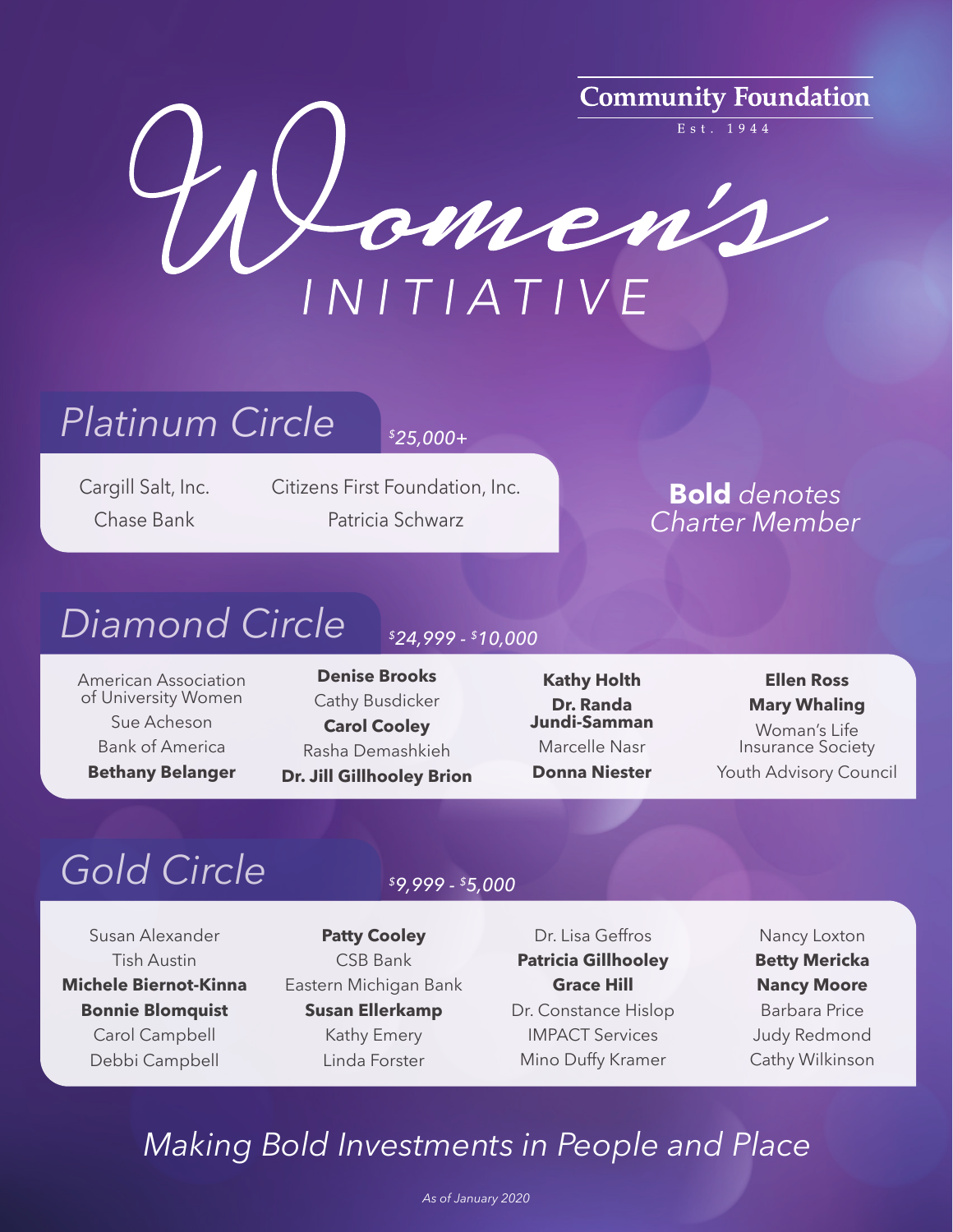### *Emerald Circle \$4,999 - \$1,000*

Acheson Ventures, LLC Linda Ann Acton Joanne Adair AFX Industries, LLC Jo Ann Aplin Mona Armstrong Sandy Attebury Theresa Balboa

**Ruth Ann Bales** Bonnie Barrett Linda Battagello Lori Beem/ Beem Construction, LLC Dr. Rose Bellanca Bio Pro, Inc. Donna Blay Blue Water Developmental Housing Blue Water Parrot Head Club Susan Borovich

**Genese Bouchard** Mary Bouchard Lisa Bowman/ Sir Speedy Printing

**Hilary Bridge-Georgia** Marjorie Brieden Donna Brusate **Mary Brooks**

Mary Campbell Terry Campbell Chemical Bank **Juliana Clatworthy**

Rosemary Cleaver Paula Cleland Diane Cooper Pat Corden Laurel Crorey Carolyn Crowe Sara Cummings Therese Damman Barbara Deegan Sue DeFauw Delta Kappa Gamma Society Desmond Services, Inc.

**Ann Dinnen** Susan Doorn Katherine Duffy Ann Durand Rich Engle Bonnie Fletcher Four-County Community Foundation

Eileen Furman Gannett Foundation **Alice Giese Jackie Giffin** Juanita Gittings Lesley Green Margery Guinther Jaya Gundlapalli Janet Hanson Jackie Hanton **Kimberly Harmer** Gilda-Jo Hayes-Moskal **Marcia Haynes** Kristi Hazard Ina Herzer Laura Huebner Kathleen Hugdahl **Nancy Hunter** Dr. Amanda Hurtubise Nigar Hussain James Acheson Foundation Jo Ann Wine & Associates Debra Johnson Loretta Johnson Ann Karadjoff **Judy Kellerman** Susan Kelley Gail Kelly Kelly Law Firm, PLLC Katie Kenney Kiwanis Club Blue Water Area Nancy Klemmer **Dorothea Knight** Marjorie Kopp **Wendy Krabach Susan Kreis** Dr. Priya Krishen Jenifer Kusch Mariette Labrosse Lake Huron Medical Hon. Cynthia Lane Teena Lashbrook **Barbara Lawrence** Phyllis Ledyard Lisa Leveille/CIPA USA Susan Lewis Dr. Sara Liter-Kuester Local 375 UAW **Diane Lofquist** Judy Lombardo Cathy Lozen

**Beverly Maiers** Sonal Makim Marshall E. Campbell Co, Inc **Dianna Maxwell** Helen McCartan Lydia Levy-McCue Mary Gale McPharlin **Malisa McQuiston** McLaren Port Huron Susan Meeker Meijer, Inc Gigi Mericka **Virginia Meyers** JoAnn Monaghan **Lezlynne Moore** Thelma Morgans Lisa Morse Janal Mossett Julie Moulds Ann Murphy Northpointe Obstetrics & Gynecology, P.C. Northstar Bank Dale Ann Ogden Florence Oppliger Orthopedic Associates of Port Huron, PC Dr. Mary Pietrangelo **Hon. Cynthia Platzer Jo Ann Ploeger** Elizabeth Ploghoft Port Huron Hospital Port Huron Housing Commission Port Huron Kiwanis Foundation Port Huron Rotary Charitable Foundation Tammy Prout PTM Corporation Quota Club of Port Huron **Dr. Sushma Reddy** Marian Relken Pauline Repp Cathy Richards Althea Richards Sarah Jane Riehl Janice Rose Marnie Rossow Mary Russel Tara Russel

Ronda Ryan

Linda Salas Patti Samar Shelley Schudlich Dawn Schweihofer Lynne Secory Doris Seidl **Barbara Seymore** Neal Sinacola Lucille Smeltzer **Dr. Marsha Smeltzer** Smile Givers Giving Circle **Susan Smith** Paula Souyias Standard Office Supply Kathleen Swantek The UBS Foundation USA GivingStation Wendy Thompson **Doris Thomson** Ann Tomlinson Carol Touma Care Choice Employees Dr. Kavita Tumma Deb Turnbull **Univ. Women's Investment Club** Patti Van Treese Vector Insurance Services, LLC Emily Vinckier Visiting Nurse Association Christine Warczinsky Saundra Warsinske Carol Warwick Melanie Weiss Jeanne Westerhof **Janice Whipple Sally Wildner** Tracy Willard/ Hunter Hospitality House Wanda Wirtz Georgina Witt/ Witco Inc. Woman's Life, Chapter 777 Woman's Life, Chapter 814 Woman's Life Chapter 821 Woman's Life, Club 757 Women of the Moose - Port Huron, Chapter 99 Yale We Care, Inc. Patti Yunker **Virginia Zimmer**